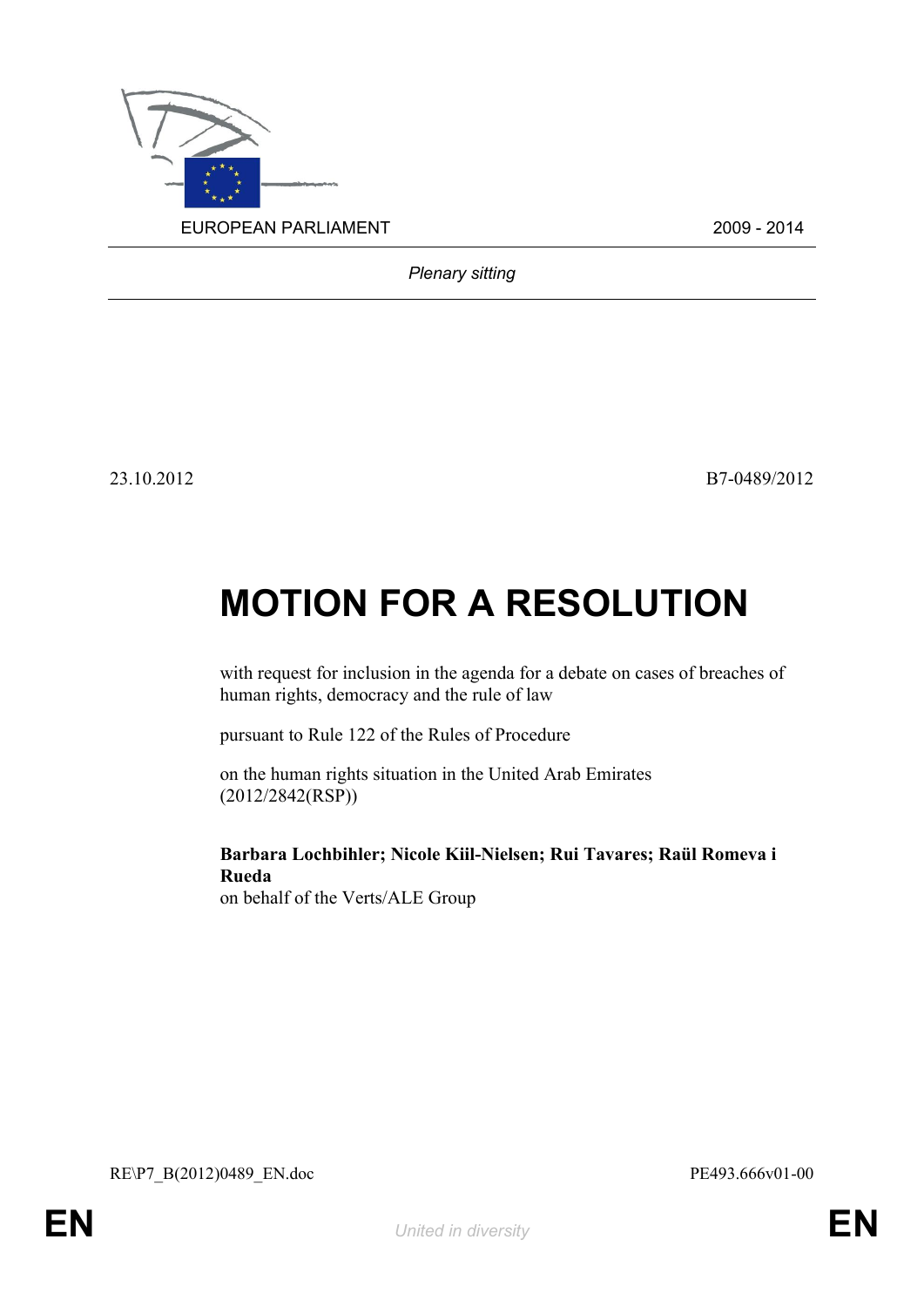## **B7-0489/2012**

## **European Parliament resolution on the human rights situation in the United Arab Emirates (2012/2842(RSP))**

## *The European Parliament*,

- having regard to the new EU Strategic Framework and Action Plan on Human Rights and **Democracy**
- Having regard to the 25 June 2012 EU-GCC Ministerial
- Having regard to the Protocol to Prevent, Suppress and Punish Trafficking in Persons, especially Women and Children (Palermo Protocol) and the UN Conventions on the Elimination of All Forms of Discrimination Against Women (CEDAW) and on the Rights of the Child (CRC)
- Having regard to the recommendations of the UN Special Rapporteur in Trafficking in Persons, especially in women and children of 12 April 2012
- Having regard to its previous resolutions, notably the one of 24 March 2011 on EU Relations with the Gulf Cooperation Council

A. Whereas the government of the UAE has accelerated it's crack down on human rights defenders and civil society activists in 2012, bringing the number of political detainees to 64, including prominent human rights lawyers Mohammed al-Mansoori - former president of the Jurists' Association - and Mohammed al-Roken

B. Whereas most of them are in incommunicado detention and they are being denied legal assistance

C. Whereas in a court hearing of six detainees on 6 September, the defendants seemed according to reports of human rights organizations under the heavy influence of consciousness altering drugs

D. Whereas the government also turns to the method of deportation of human rights advocates, such as in the case of Ahmed Abd al-Khalep, an advocate for the rights of stateless residents known as Bidun

E. Whereas the situation of many foreign workers who represent almost 80% of UAE's population continue to raise serious matters of concern and that according to the report of the Special Rapporteur trafficking in persons for labour exploitation is widespread and victims of such form of trafficking remain unidentified and cases underreported

F. Whereas only one single case of trafficking for forced labor has ever been referred to the court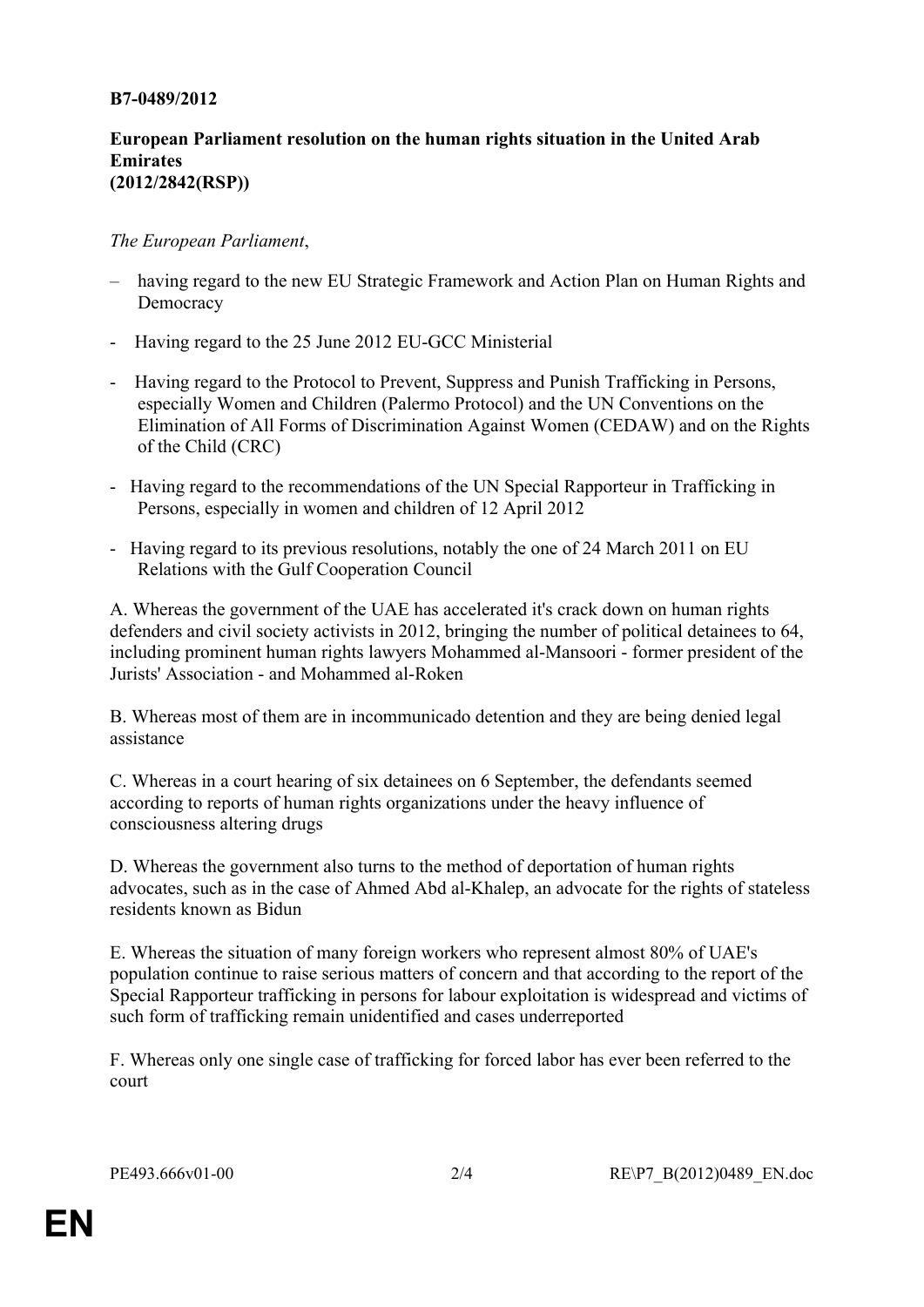1. Calls for the immediate and unconditional release of all peaceful political activists and human rights defenders

2. Calls on the UAE authorities to ensure that detainees deemed to have broken the law be brought before a judge, charged with a crime and provided with legal assistance of their choosin

3. Stresses that detainees who were alleged abused while in detention should receive independent forensic medical exams and that evidence secured by torture be excluded from any future trial

4. Welcomes the UAE's accession on 19 July 2012 to the United Nations Convention against Torture and other Cruel, Inhuman or Degrading Treatment or Punishment and urges the UAE authorities to affirm its commitment to its assumed treaty obligations by conducting thorough, impartial and independent investigations into the allegations of torture at State Security facilities as well as allegations that officers of state Security have forcibly disappeared individuals

5. Calls on the UAE authorities to conduct thorough and impartial investigations into the assault of human rights defender Ahmed Mansoor, and into the public threats made against his life

6. Calls on the UAE authorities to restore and respect human rights and fundamental freedoms, including the freedom of expression, both online and offline, freedom of assembly, and the right to a fair trial

7. Calls on the UAE to affirm its intent to "uphold the highest standards in the promotion and protection of human rights," in line with its bid for membership of the UN Human Rights Council for 2013 to 2015 by ratifying the ICCPR and ICESCR and their optional protocols and by issuing a standing invitation to visit to all UN special procedure mandate holders

8. Welcomes the UAE's 2012 adoption of the International Labour Organization (ILO) Convention on Decent Work for Domestic Workers

9. Welcomes efforts to reform the 2006 Federal Law No.51 on Combatting Human Trafficking Crimes and to adopt legislation to explicitly include labor exploitation, domestic servitude as well as other forms of trafficking such as forced and revile marriages and to enhance the prosecution of cases of trafficking need be greatly enhanced

10. Calls equally on the government to make provisions for appropriate support, including shelters and financial support for service providers and civil society as well as a national compensation scheme for victims of trafficking and servitude

11. Urges the UAE to affirm its commitment to abide by its provisions by extending key labor protections to domestic workers, such as weekly days off, limits to hours of work, and a minimum wage

12. Calls on the UAE to enforce more rigorously its domestic laws that provide for the protection of migrant workers, and to scrap those laws which provide for their exploitation, in particular the kafala system of sponsorship-based employment